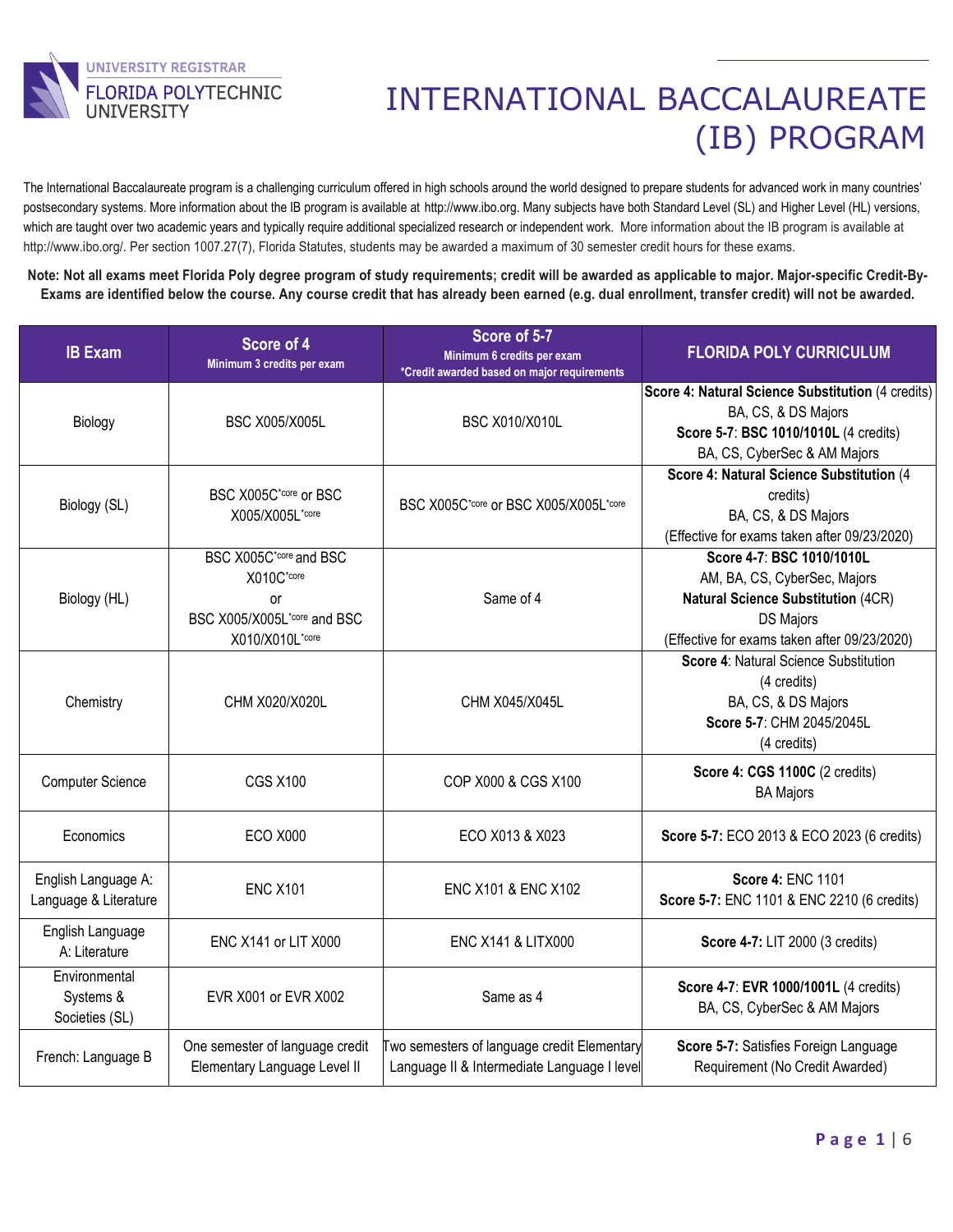

| <b>IB Exam</b>                                          | Score of 4<br>Minimum 3 credits per exam                                                                                                                            | Score of 5-7<br>Minimum 6 credits per exam<br>*Credit awarded based on major requirements     | <b>FLORIDA POLY CURRICULUM</b>                                                                                                                                                               |
|---------------------------------------------------------|---------------------------------------------------------------------------------------------------------------------------------------------------------------------|-----------------------------------------------------------------------------------------------|----------------------------------------------------------------------------------------------------------------------------------------------------------------------------------------------|
| <b>Film Studies</b>                                     | FILM X000 OR X001                                                                                                                                                   | FIL X000 or FIL X001 & FIL X002 or FIL<br>X420                                                | Score 4-7: Arts & Humanities Substitution (3<br>credits)                                                                                                                                     |
| German: Language B                                      | One semester of language credit<br>Elementary Language Level II                                                                                                     | Two semesters of language credit<br>Elementary Language II & Intermediate<br>Language I level | Score 5-7: Satisfies Foreign Language<br>Requirement (No credit awarded)                                                                                                                     |
| History (HL):<br>History of the Americas                | <b>WOH X030</b>                                                                                                                                                     | WOH X030 & AMH X010 or X020                                                                   | Score 5-7: AMH 2010 & AMH 2010<br>(6 credits)<br>*SU B 2021 STUDENTS THEREAFTER-<br>SATISFIES CIVIC LITERACY COURSE COMPENTENCY<br>REQUIREMENT*<br>Effective for Exams taken after 5/16/2018 |
| Italian: Language B                                     | One semester of language credit<br>Elementary Language Level II                                                                                                     | Two semesters of language credit<br>Elementary Language II & Intermediate<br>Language I level | Score 5-7: Satisfies Foreign Language<br>Requirement (No credit awarded)                                                                                                                     |
| <b>Math Applications</b><br>and Interpretations<br>(HL) | <b>MAC X140</b>                                                                                                                                                     | MAC X147 and additional math course<br>(min. 6 credits)                                       | Score 5-7: Satisfies Calc 1 Pre-req<br>(No Credit Awarded)                                                                                                                                   |
| Mathematics                                             | <b>MAC X147</b>                                                                                                                                                     | <b>MAC X311</b>                                                                               | Score 4: Satisfies Calc 1 Pre-req<br>(No Credit Awarded)<br>Score 5-7: MAC 2311 (4 credits)                                                                                                  |
| Music                                                   | <b>MUL X010</b>                                                                                                                                                     | MUL X010 and additional course<br>determined by institution                                   | Score 4-7: Arts & Humanities Substitution (3<br>credits)                                                                                                                                     |
| Philosophy                                              | <b>PHI X010</b>                                                                                                                                                     | PHI X010 and additional course Philosophy<br>course                                           | Score 4-7: PHI 2010 (3 credits)                                                                                                                                                              |
| Physics                                                 | PHY X020/X020L                                                                                                                                                      | PHY X020/X020L & PH X009 or<br>PHY X053/X053L & PHY X045/X045L                                | Score 4-7: Natural Science Substitution (4<br>credits)<br>BA, CS & DS Majors                                                                                                                 |
| Physics (SL)                                            | PHY X020C*core or PHY<br>X020/X020L*core                                                                                                                            | Same as 4                                                                                     | Score 4-7: Natural Science Substitution (4<br>credits)<br>BA, CS & DS Majors<br>Effective for exams taken after 09/23/2020                                                                   |
| Physics (HL)                                            | PHY X020C*core or PHY X020/X020<br>core and PHY X053C*core or PHY<br>X053/X053L*core or PHY X053C*core<br>or PHY X053/X053L*core and PHY<br>X054C or PHY X054/X054L | Same as 4                                                                                     | Score 4-7: Natural Science Substitution (4)<br>credits)<br>BA, CS & DS Majors<br>Effective for exams taken after 09/23/2020                                                                  |
| Psychology                                              | <b>PSY X012</b>                                                                                                                                                     | PSY X012 and additional course determined<br>by institution                                   | Score 4-7: Social Science Substitution &<br>PSY 2012 (6 credits)                                                                                                                             |
| Social & Cultural<br>Anthropology                       | <b>ANT X410</b>                                                                                                                                                     | ANT X410 and additional ANT course<br>determined by institution                               | Score 4-7: Social Science Substitution (3<br>credits)                                                                                                                                        |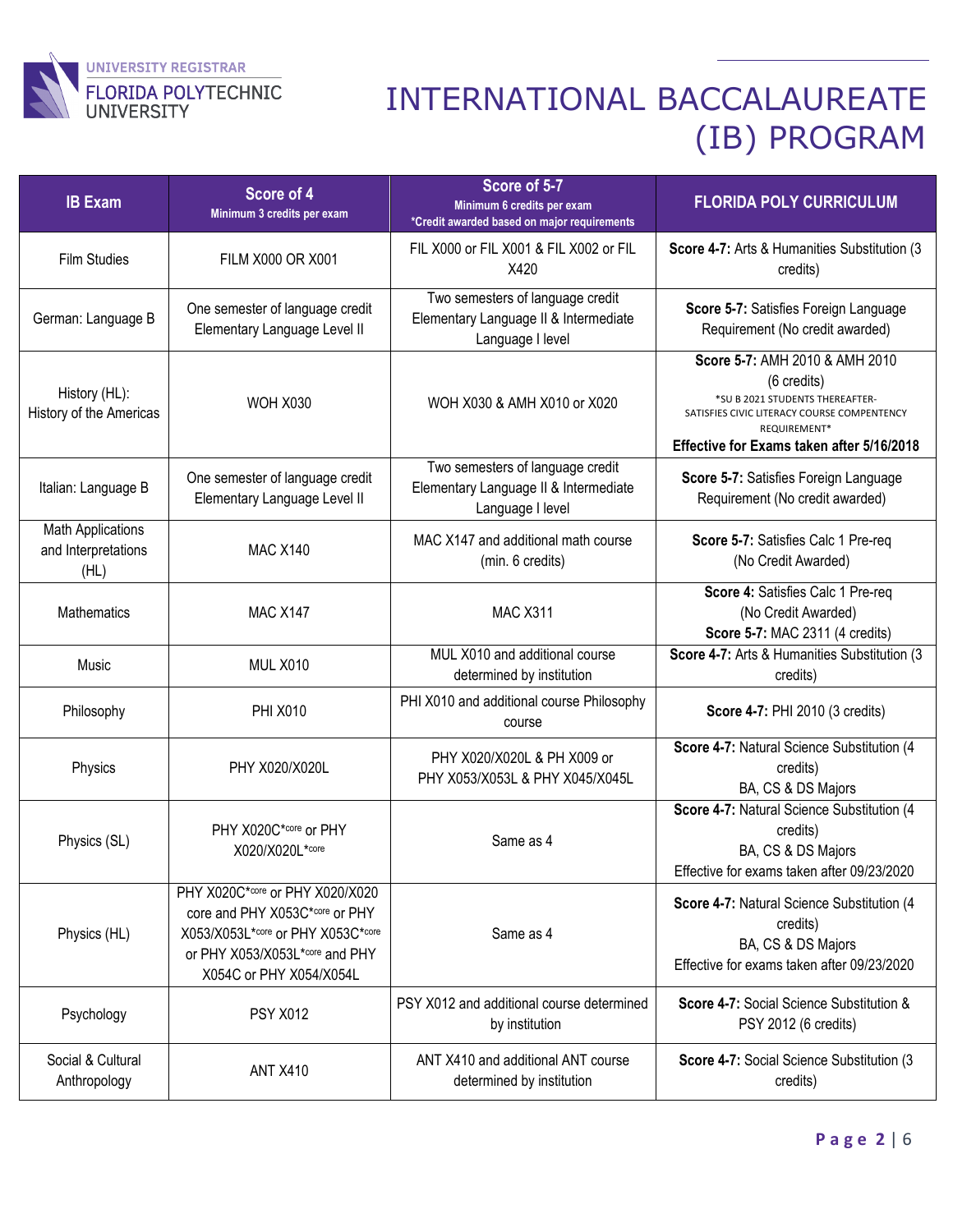

| <b>IB Exam</b>       | Score of 4<br>Minimum 3 credits per exam                        | Score of 5-7<br>Minimum 6 credits per exam<br>*Credit awarded based on major requirements                                                            | <b>FLORIDA POLY CURRICULUM</b>                                                                         |
|----------------------|-----------------------------------------------------------------|------------------------------------------------------------------------------------------------------------------------------------------------------|--------------------------------------------------------------------------------------------------------|
| Spanish: Language B  | One semester of language credit<br>Elementary Language Level II | Two semesters of language credit<br>Elementary Language II & Intermediate<br>Language I level                                                        | Score 5-7: Satisfies Foreign Language<br>Requirement<br>(No credit awarded)                            |
| Theatre Arts         | THE X000 or THE X020                                            | THE X000 or X020 and one semester credit<br>in theatre history, performance, stagecraft,<br>theory or literature depending on student's<br>strengths | Score 4-7: Arts & Humanities Substitution (3)<br>credits)                                              |
| Theatre (SL)         | THE X000 or THE X020                                            | Same as 4                                                                                                                                            | Score 4-7: Arts & Humanities Substitution (3)<br>credits)<br>Effective for Exams taken after 5/16/2018 |
| Theatre (HL)         | THE X000 or THE X020                                            | THE X000 or THE X020 and one semester<br>credit in THE, TPA, or TPP                                                                                  | Score 4-7: Arts & Humanities Substitution (3)<br>credits)<br>Effective for Exams taken after 5/16/2018 |
| World Religions (SL) | <b>REL X300</b>                                                 | Same as 4                                                                                                                                            | Score 4-7: Arts & Humanities Substitution (3)<br>credits)                                              |

**If you do not see your examination(s) listed; please view the next page(s) for examinations that do not have any course equivalents.**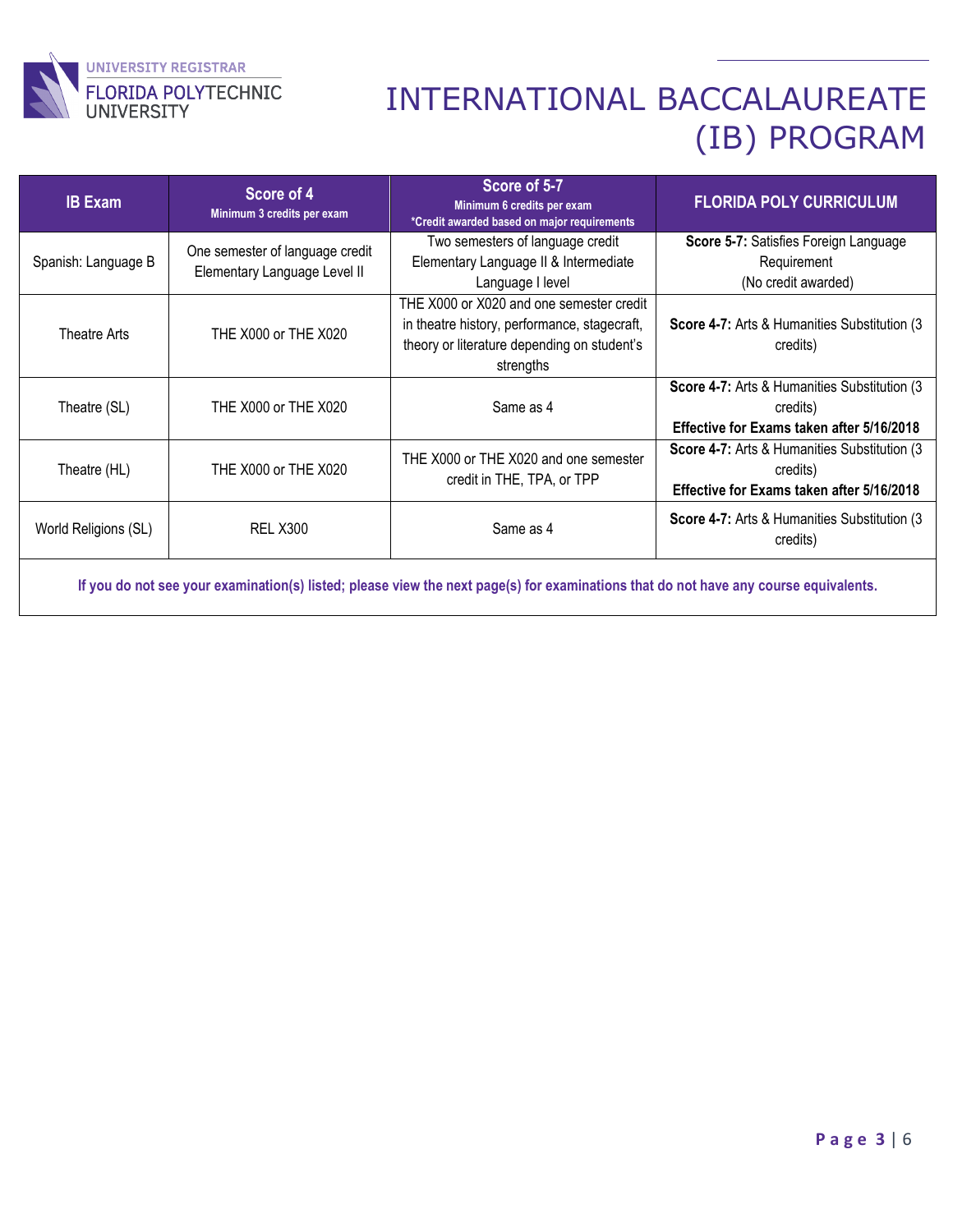

| <b>IB Exam</b>                                          | <b>IB Score of 4</b><br>Minimum 3 credits per exam                                                                                                                                                         | IB Score of 5-7<br>Minimum 6 credits per exam<br>*In accordance with major requirements                                                | <b>COMMENTS</b>                                                                                                                                                                                                                                            |  |
|---------------------------------------------------------|------------------------------------------------------------------------------------------------------------------------------------------------------------------------------------------------------------|----------------------------------------------------------------------------------------------------------------------------------------|------------------------------------------------------------------------------------------------------------------------------------------------------------------------------------------------------------------------------------------------------------|--|
|                                                         | There are currently no course equivalents applicable to current degree program requirements at Florida Poly.<br>*ME Majors (only) may request three credits be awarded towards their Free Elective Option* |                                                                                                                                        |                                                                                                                                                                                                                                                            |  |
| Business &<br>Management                                | GEB X011 or MAN X604 or<br><b>MAN X652</b>                                                                                                                                                                 | GEB X011 or MAN X604 or MAN X652 &<br>General Business or Management course<br>determined by institution                               | No Course Equivalent                                                                                                                                                                                                                                       |  |
| Design Technology                                       | <b>ETI X410</b>                                                                                                                                                                                            | ETI X410 and other Engineering Technologies<br>course determined by institution                                                        | No Course Equivalent                                                                                                                                                                                                                                       |  |
| Ecosystems and<br>Societies                             | EVR X017 or EVR X018                                                                                                                                                                                       | EVR X017 or EVR X018 and other<br>Interdisciplinary Science or Environmental<br>Studies course determined by institution               | No Course Equivalent                                                                                                                                                                                                                                       |  |
| Environmental<br>Systems                                | ISC X050 (3 credits)                                                                                                                                                                                       | ISC X050 and other Interdisciplinary Science or<br>Environmental Science course<br>determined by institution                           | No Course Equivalent                                                                                                                                                                                                                                       |  |
| English A1                                              | <b>ENC X101</b>                                                                                                                                                                                            | ENC X101 & ENC X102 or LIT X100 or LIT<br>X110                                                                                         | English A1 is no longer offered, replaced<br>by English Language A: Language &<br>Literature & English Language A:<br>Literature                                                                                                                           |  |
| <b>Further Mathematics</b><br>(Advanced<br>Mathematics) | <b>MHF X202</b>                                                                                                                                                                                            | MHF X202 & MHF X209                                                                                                                    | No Course Equivalent                                                                                                                                                                                                                                       |  |
| <b>Further Math</b>                                     | MHF X191 or MHF X202                                                                                                                                                                                       | MHF X191 and MHF X202 or MHF X209                                                                                                      | No Course Equivalent<br>Effective for exams taken after<br>09/23/2020                                                                                                                                                                                      |  |
| Geography                                               | <b>GEA X000</b>                                                                                                                                                                                            | GEO X200 & GEO X400                                                                                                                    | No Course Equivalent                                                                                                                                                                                                                                       |  |
| Global Politics (SL)                                    | <b>INR X002</b>                                                                                                                                                                                            | Same as 4                                                                                                                              | No Course Equivalent                                                                                                                                                                                                                                       |  |
| Global Politics (HL)                                    | <b>INR X002</b>                                                                                                                                                                                            | INR X002 and additional politics/government<br>course (min 6 credits)                                                                  | No Course Equivalent                                                                                                                                                                                                                                       |  |
| History                                                 | <b>WOH X030</b>                                                                                                                                                                                            | WOH X030 and one semester (min. 3 credits)<br>of lower-level History elective depending on<br>student's choice of specialized subject. | No Course Equivalent<br>All students study 20th-Century World History. Higher<br>Level students also study a 100-year period between<br>1750 and the present in one of several regions.<br>Standard Level students do a project in any History<br>subject. |  |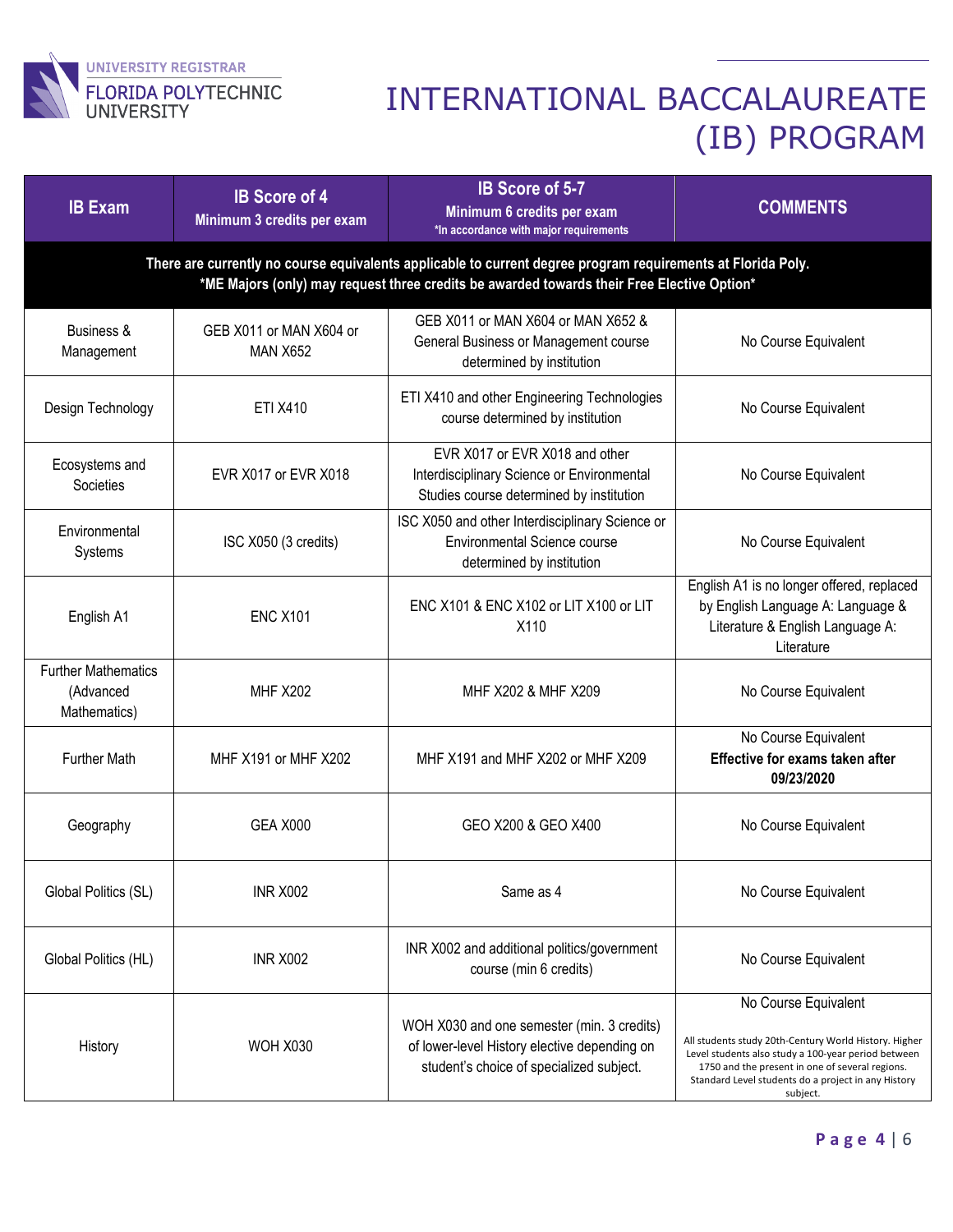

| <b>IB Exam</b>                                               | <b>IB Score of 4</b><br>Minimum 3 credits per exam                                                                                                                                                         | <b>IB Score of 5-7</b><br>Minimum 6 credits per exam<br>*In accordance with major requirements | <b>COMMENTS</b>      |  |
|--------------------------------------------------------------|------------------------------------------------------------------------------------------------------------------------------------------------------------------------------------------------------------|------------------------------------------------------------------------------------------------|----------------------|--|
|                                                              | There are currently no course equivalents applicable to current degree program requirements at Florida Poly.<br>*ME Majors (only) may request three credits be awarded towards their Free Elective Option* |                                                                                                |                      |  |
| History (SL)                                                 | <b>WOH X030</b>                                                                                                                                                                                            | Same as 4                                                                                      | No Course Equivalent |  |
| History (HL): History of<br>Africa & the Middle<br>East      | <b>WOH X030</b>                                                                                                                                                                                            | WOH X030 and WOH X031                                                                          | No Course Equivalent |  |
| History (HL): History of<br>Asia and<br>Oceania              | <b>WOH X030</b>                                                                                                                                                                                            | WOH X030 and WOH X031                                                                          | No Course Equivalent |  |
| History (HL):<br>History of Europe                           | <b>WOH X030</b>                                                                                                                                                                                            | WOH X030 & WOH X031                                                                            | No Course Equivalent |  |
| Information and<br>Technology for a<br><b>Global Society</b> | No direct equivalent                                                                                                                                                                                       | No direct equivalent                                                                           | No Course Equivalent |  |
| <b>Islamic History</b>                                       | No direct equivalent (min. 3<br>credits)                                                                                                                                                                   | No direct equivalent                                                                           | No Course Equivalent |  |
| Latin                                                        | LAT X130 or LAT XXXX                                                                                                                                                                                       | LAT X130 & LAT XXXX or LNW XXXX                                                                | No Course Equivalent |  |
| Literature and<br>Performance (SL)                           | <b>THE X300</b>                                                                                                                                                                                            | Same as 4                                                                                      | No Course Equivalent |  |
| Marine Science                                               | BSC X311C(X311/X311L) or<br>OCB X000C (X000/X000L) or<br>OCB X010C (X010/X010L)                                                                                                                            | Same as 4                                                                                      | No Course Equivalent |  |
| Math Analysis and<br>Approaches (SL)                         | MGF X106*core                                                                                                                                                                                              | MGF X106*core and additional math course (min.<br>6 credits)                                   | No Course Equivalent |  |
| Math Analysis and<br>Approaches (HL)                         | MAC X105*core                                                                                                                                                                                              | MAC X105*core and additional math                                                              | No Course Equivalent |  |
| Math Methods                                                 | <b>MAC X105</b>                                                                                                                                                                                            | MAC X105 & MAC X140 or<br>MAC X140 & MAC X233                                                  | Exam discontinued    |  |
| Mathematical<br>Studies                                      | <b>MAT X033</b>                                                                                                                                                                                            | MAT X033 & MGF X106                                                                            | No Course Equivalent |  |